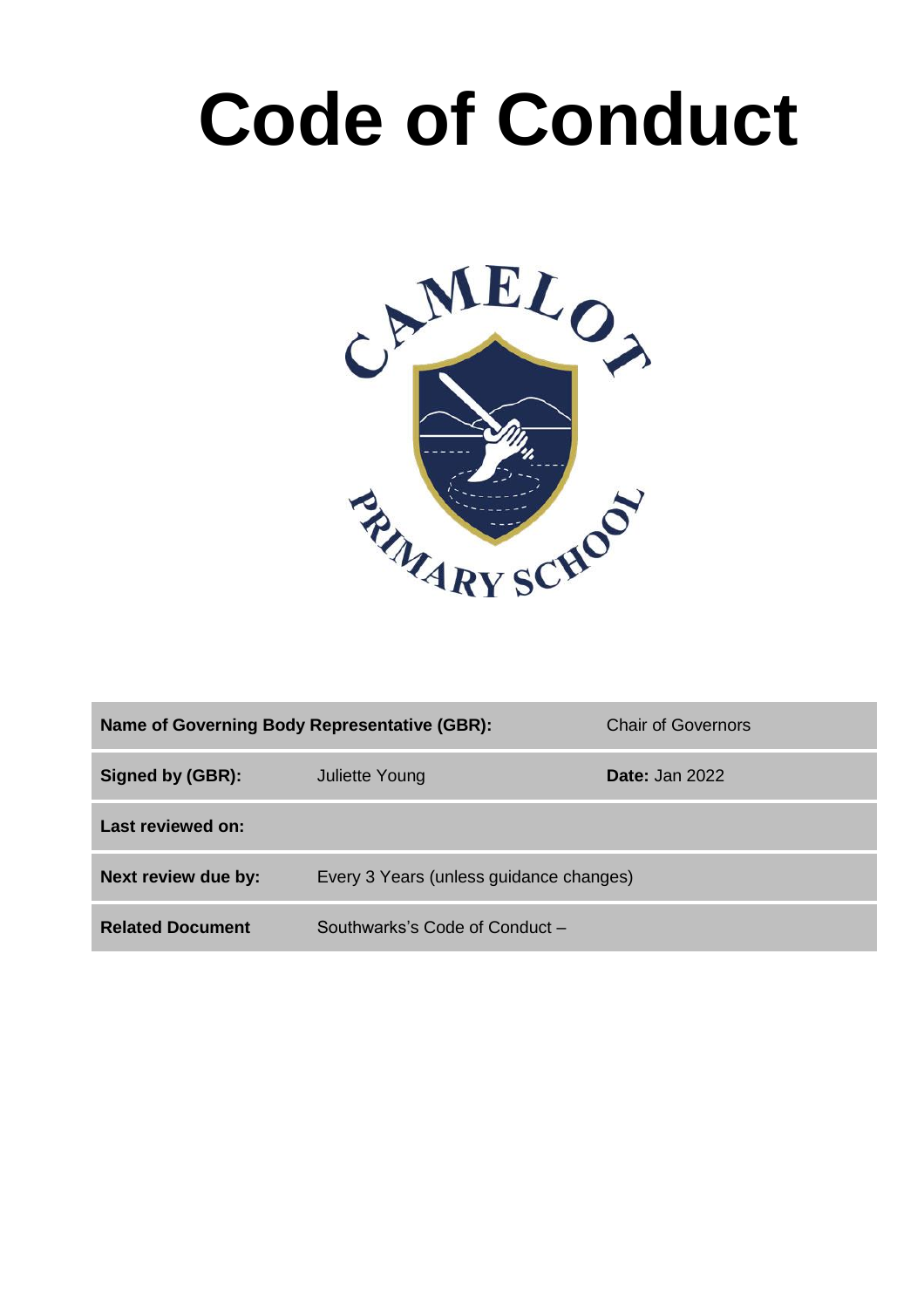## **Contents**

| 1)   |  |
|------|--|
| 2)   |  |
| 3)   |  |
| 4)   |  |
| 5)   |  |
| 6)   |  |
| 7)   |  |
| 8)   |  |
| 9)   |  |
| 10)  |  |
| 11)  |  |
| 12)  |  |
| 13)  |  |
| (14) |  |
| 15)  |  |
| 16)  |  |
| 17)  |  |
| 18)  |  |
| 18)  |  |
| 19)  |  |
| 19)  |  |
| (20) |  |
| 21)  |  |
| 22)  |  |
| 23)  |  |
| (24) |  |
| 25)  |  |
| 26)  |  |
| (27) |  |
| 28)  |  |
| 29)  |  |
| 30)  |  |
| 31)  |  |
| 32)  |  |
| 33)  |  |
| 34)  |  |
| 35)  |  |
| 36)  |  |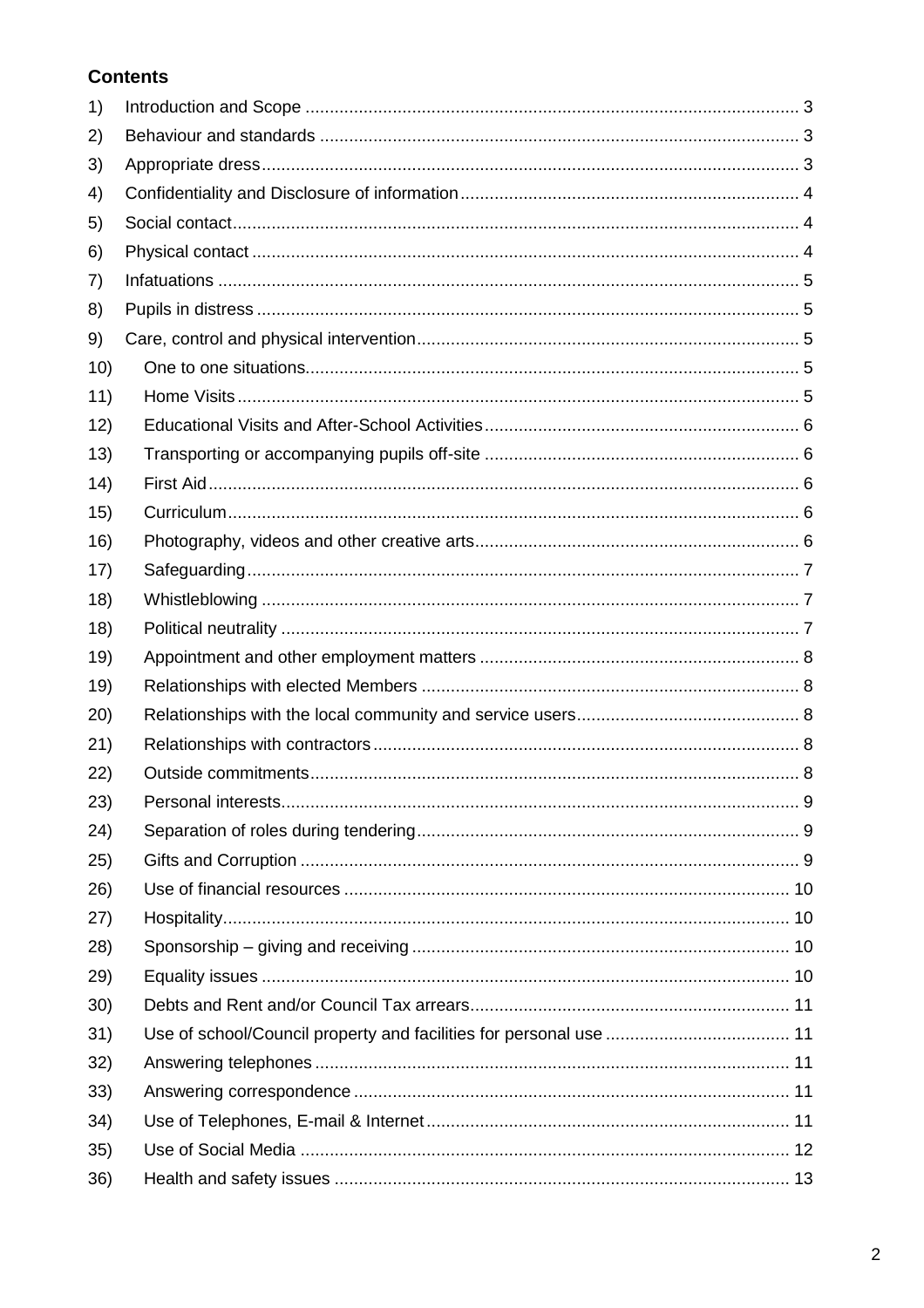# **1) Introduction and Scope**

This Code of Conduct sets out the minimum standards that should apply to all staff whether teacher or support staff (including volunteers), visitors or locums working with pupils on and off site. This code is designed to be supportive and aims to help employees to maintain professional standards of behaviour and protect themselves from misunderstanding or criticism.

The purpose of this Code of Conduct is to provide a framework for safe professional practice and effective partnerships between staff, Leaders and parents/carers.

The Code does not supersede local operating guidelines nor the need for employees to fulfil their obligations laid down in their job description, work plan and contract of employment. It does not attempt to identify every School/Council rule that exists but highlights some key rules, which broadly apply to all employees.

Also, staff in Schools have a common law duty of care towards pupils and have a legal obligation to safeguard and promote the welfare and well-being of all pupils, whose needs must be the first and paramount consideration. (Children Act 1989, Education Act 2002, Education and Inspections Act 2006).

## **2) Behaviour and standards**

'Each employee shares a responsibility for recognising the sensitivities and feelings of others, which may be different from their own but no less valid. All employees should be committed to high standards in delivering work and dealing with colleagues, this will not only be about the tasks people do but the effect of their words, how they interact/engage with others and tackling discriminatory or inappropriate behaviour' (Respect at Work Policy – Sept 09). Employees also have a responsibility to not behave in such a way that may 'bring the reputation of the school into disrepute' outside of working hours particularly if they live and work in the local community. Employees have a responsibility to work with colleagues and treat them with respect.

School/Council employees are expected to give the highest possible standard of service to the public and, where it is part of their duties, to provide appropriate and impartial advice to elected Members and colleagues. All employees are expected to bring to the attention of the appropriate manager any deficiency in the provision of services to the public.

Teachers are also subject to the standards of personal and professional conduct in the Teachers' Standards.

All employees are expected, without fear of recrimination, to report to the appropriate manager any impropriety or breach of procedure. The school has a procedure for "whistle blowing" (raising a concern) to facilitate this.

# **3) Appropriate dress**

The school expects all employees to dress appropriately whilst at work so that confidence of service users is maintained. Whilst the school values diversity and are not seeking to achieve a complete uniformity of dress style, the school does expect all employees' clothing at work to be neat, clean, modest and appropriate.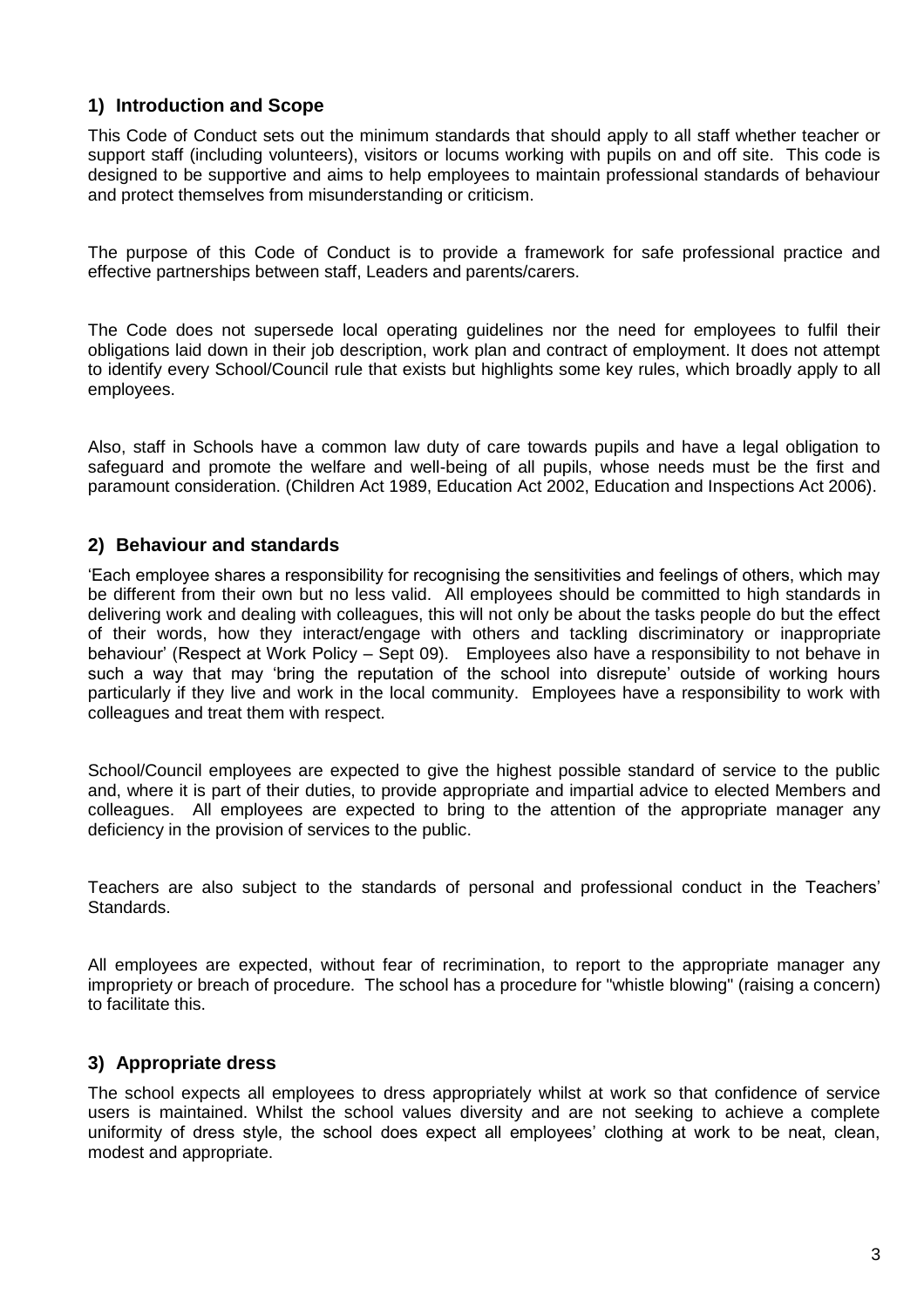# **4) Confidentiality and Disclosure of information**

The law and the Council also encourages open government and has its own standards for disclosing certain types of information. All employees must be aware of which information the Council is and is not open about and act accordingly.

Employees should not communicate to the public, press, television or any outside agency the contents of any documents relating to the school/Council or the proceedings of any committee meeting that is confidential information unless required by law or authorised by an appropriate manager to do so. The only exception is in the case of elected Trade Union officials acting in their official capacity. However, Trade Union representatives would be expected to raise any issues through the normal channels through the school and or the LA in the first instance.

Employees should not use any information obtained in the course of their employment for personal gain or benefit, nor should they pass it on to others who might use it in such a way for example passing dates for review of contracts for services before they are public knowledge.

Any particular information received by an employee from an elected Member which is personal to that Member and does not belong to the school/Council should not be divulged by the employee without the prior approval of that Member except where such disclosure is required or sanctioned by law.

Staff or Volunteers in schools must not use confidential or sensitive information about a child or their family for their own benefit or to humiliate or embarrass a child. Confidential information about pupils or the School should not be shared casually however; information that might suggest that a child is in need or at risk of significant harm must be shared with the Designated Person, in accordance with the safeguarding / child protection procedures.

# **5) Social contact**

Staff should not establish or seek to establish any social contact with a pupil or their parents/carers. Unplanned or other social contact that happens outside of the school setting should be reported to the Head Teacher. Staff should not give their personal telephone numbers or email addresses to pupils or their parents. No member of staff will enter into extra or private tuition or childcare arrangements with parents without the permission of the Head Teacher. Staff should notify their line manager of any existing or previous family or social relationship with a pupil or their parents/carers.

Please see section 35 for the use of internet and section 36 for the use of social media and.

# **6) Physical contact**

When physical contact is made with pupils, it should be in response to their needs at that time, of limited duration and appropriate to their age, stage of development, gender, ethnicity and background. Physical contact should never be secretive, for the gratuity of the adult or represent a misuse of authority. Extra caution should be exercised where a child is known to have suffered previous abuse or neglect. Such experiences may sometimes make a child exceptionally needy and demanding of physical contact and staff should respond sensitively by deterring the child through helping them to understand the importance of personal boundaries. Any extreme attention-seeking or behaviour by pupils that makes staff feel uncomfortable should be reported to a line manager. Staff supervising PE and games or providing music tuition may be required to initiate physical contact with pupils, the principle of "limited touch" should be applied, with understanding of pupils' sensitivities and with the pupil's agreement. Children are entitled to respect and privacy whilst they are changing or showering after games or swimming.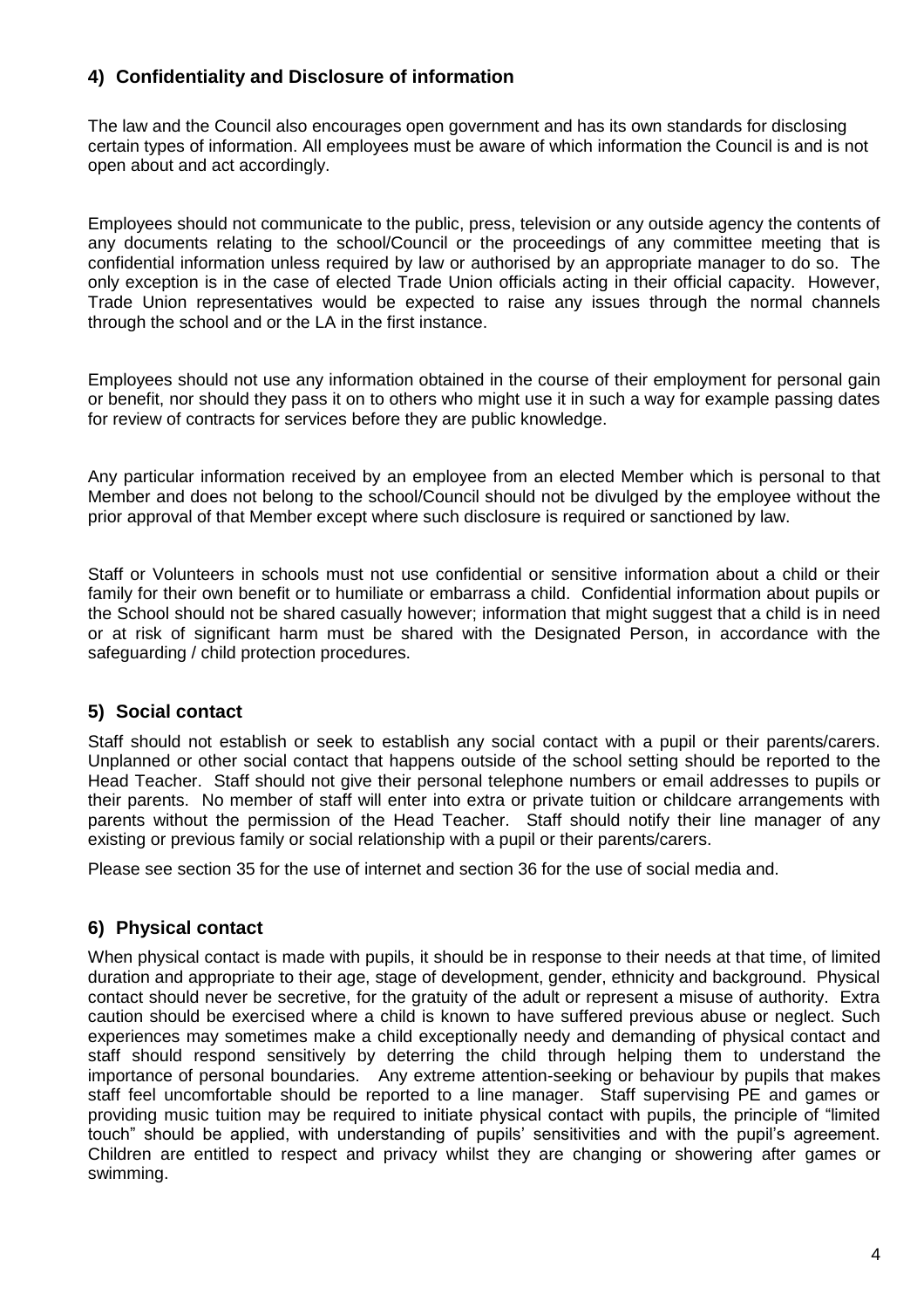All adults should clearly understand the need to maintain appropriate boundaries in their contacts with pupils. Intimate relationships between children/young people and the adults who work with them will be regarded as a grave breach of trust. Allowing or encouraging a relationship to develop in a way which might lead to an inappropriate relationship is also unacceptable. Staff must understand that any breaches in the law or professional expectations might lead to criminal or disciplinary action and barring. Employees should make themselves aware of the safeguarding and behaviour management policies adopted by the school.

# **7) Infatuations**

It is not unusual for pupils or, sometimes, their parents to develop infatuations or "crushes" towards trusted staff. All such situations must be responded to sensitively to maintain the dignity of those concerned and any indications that this might be happening reported to the Head. In addition the object of the pupil or parent's affections may not even be aware of this, in this case colleagues must bring this to the colleague's attention and report this to the Head.

# **8) Pupils in distress**

On those occasions when a pupil may be in distress and in need of comfort and re-assurance, staff should ensure that they remain self-aware at all times and that their contact with the pupil is not open to misunderstanding. Such incidents must always be recorded and shared with a line manager.

## **9) Care, control and physical intervention**

The school is committed to the use of positive behaviour management and staff will not use any form of physical punishment, threats, sarcasm or demeaning comments to deal with unacceptable behaviour. When children need to be restrained for their own protection or the protection of others, this must only be undertaken in accordance with the training and policy sanctioned by the Leadership Team and Governing Body. Any such incidents and physical interventions will be recorded and reported to parents / carers.

#### **10)One to one situations**

Staff working individually with children should recognise the potential vulnerability of pupils and adults in such situations and ensure that they manage these situations with regard for the safety of both the child and themselves. Individual work with pupils should not be undertaken in isolated areas or rooms where there is no external visual access. Where it is necessary to close doors for reasons of confidentiality, a colleague should be made aware of this and asked to remain vigilant.

# **11)Home Visits**

All work with pupils and parents should, wherever possible, be undertaken in the school or other recognised workplace, there are however occasions, in response to urgent or specific situations where it is necessary to make one-off or regular home visits.

A risk assessment should include an evaluation of any known factors regarding the child/young person, parents and others living in the household. Following an assessment, appropriate risk management measures should be put in place before visits are agreed. *Where little or no information is available, visits should not be made alone.* 

No child or young person should be in or invited into, the home of an adult who works with them, unless the reason for this has been firmly established and agreed with parents/ carers and a senior manager or Head Teacher.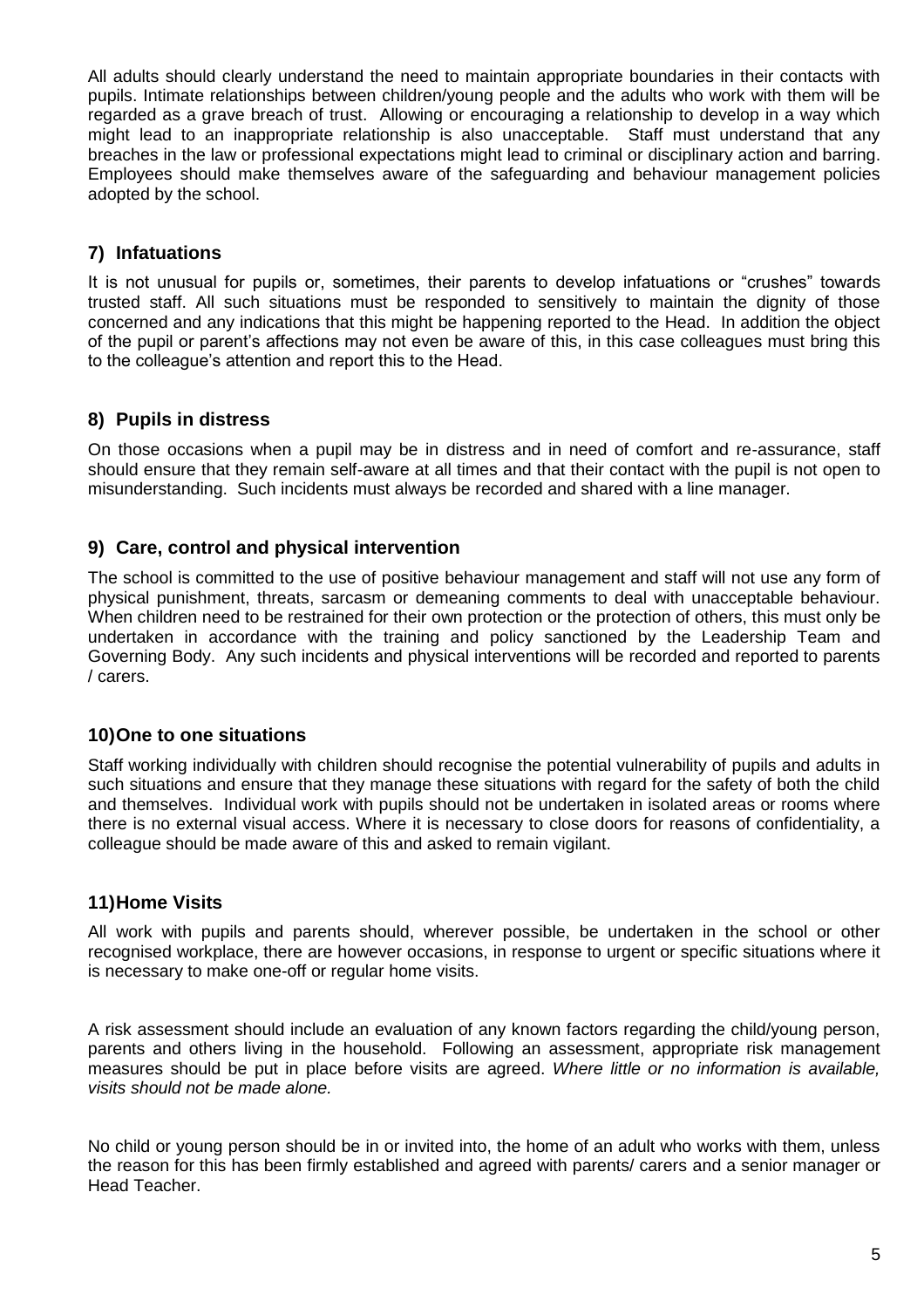## **12)Educational Visits and After-School Activities**

Adults remain in a position of trust and need to ensure that their behaviour remains professional at all times and stays within clearly defined professional boundaries. .

*Where out of school activities include overnight stays, careful consideration needs to be given to sleeping arrangements. Children, young people, adults and parents should be informed of these prior to the start of the trip. In all circumstances, those organising trips and outings must pay careful attention to ensuring safe staff/child ratios and to the gender mix of staff especially on overnight stays.* 

#### **13)Transporting or accompanying pupils off-site**

In general, staff will not be expected to transport or accompany pupils off-site on their own. *However, in the event of an emergency situation (accompanying to a hospital), this may be appropriate*. If staff use their own cars for transporting pupils, they will ensure appropriate escort arrangements and that they have business use motor insurance in place.

## **14)First Aid**

All first aid will be administered only by suitably trained and accredited staff except in an emergency where the illness or injury is such that to delay assistance might cause harm to the child. Children who require any form of intimate care are entitled to privacy, dignity and safety. Pupils with ongoing health problems will be treated in accordance with any Medical Plan that has been agreed with the parent and the Health Authority and only by those who have been authorised to do so by the Head Teacher. Lone members of staff should not be placed in a position where they are expected to provide any form of intimate care without the safeguard of having another colleague in the same room or area.

#### **15)Curriculum**

Care should be taken to abide by the School's policy on sex and relationships education and the wishes of parents. The curriculum can include or raise a subject matter, which is sexually explicit or otherwise of a sensitive nature. Care should be exercised to ensure that resource materials cannot be misinterpreted and clearly relate to the lesson plan. The curriculum can sometimes lead to unplanned discussion of sensitive subject matters. Responding to pupils' questions requires careful judgments and guidance should be sought from members of the Leadership Team, as appropriate.

#### **16)Photography, videos and other creative arts**

Written permission from pupils and their parents/carers must be obtained before taking photographs or films. This should be done on the standard school form. All images and films must be stored appropriately and securely only used by those authorised to do so Staff should be able to give account of the rationale behind any images of pupils that are in their possession.

Photographs and films taken for official school use may be covered by the Data Protection Act, e.g. if the images are going to be stored with other personal data. If the photograph is taken of groups of pupils during lessons and will be used in the school prospectus then the Data Protection Act does not apply. Names of children must not be published with photographs or films.

Whilst photographic and video images can play a valuable role within the curriculum, after-school activities and to celebrate achievement, there is potential for such images and opportunities to be misused by adults with ulterior motives. Staff should be sensitive to the needs of pupils who may have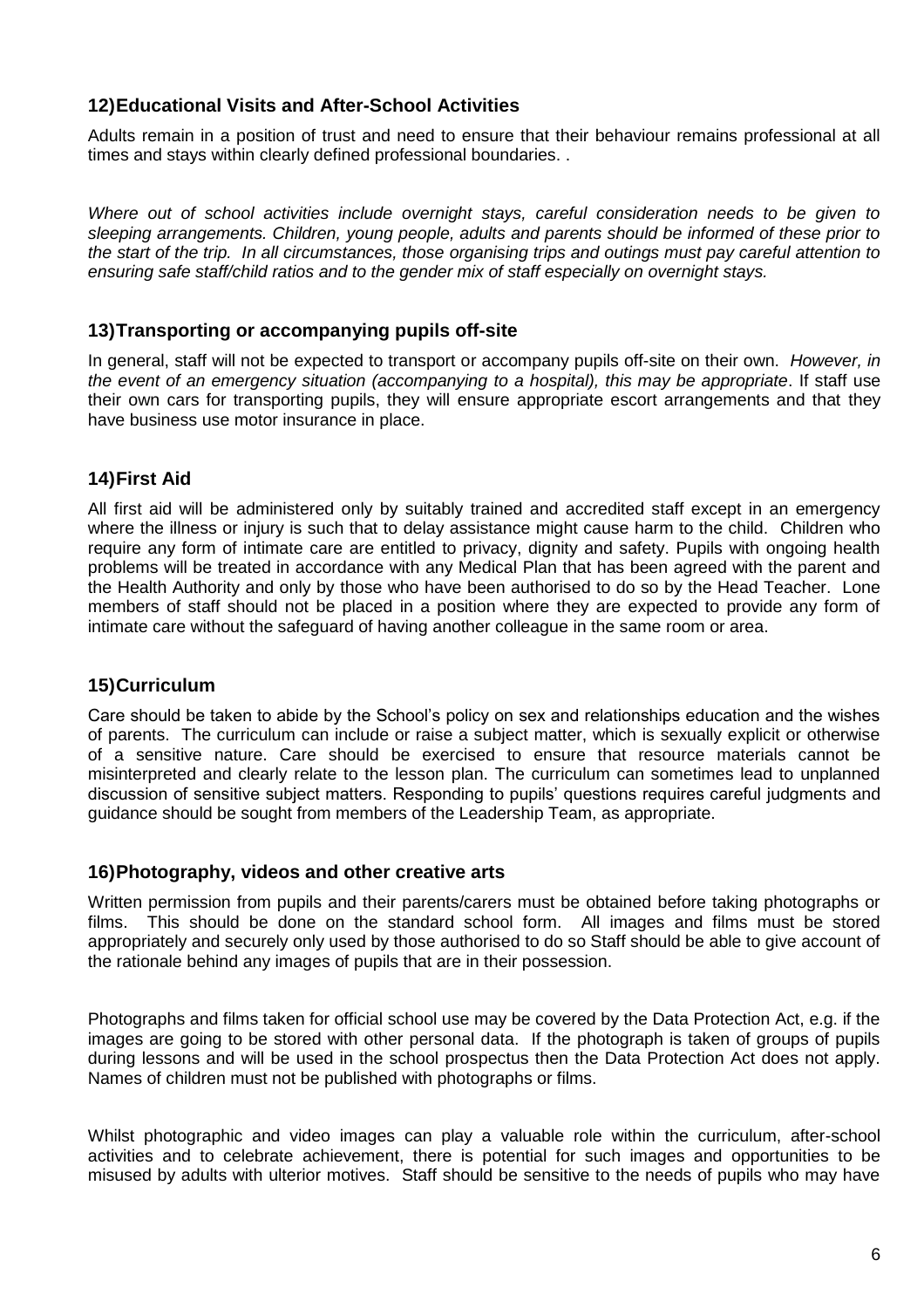been abused in this way or who appear uncomfortable when asked to participate in photography or filming.

Staff should ensure that a member of the Leadership Team is aware of the proposed use of photographic/video equipment and that this is recorded in lesson plans. Permission from pupils and their parents/carers must be obtained for the use of images of pupils for publicity purposes and, in general, names of pupils will not be published.

## **17)Safeguarding**

Staff must be aware of the name of the designated person with responsibility for safeguarding pupils (and their deputy) and understand their responsibilities under the safeguarding / child protection policy. All staff have a responsibility to raise concerns about the inappropriate or worrying behaviour of a colleague: in good faith and without fear of repercussions. Staff must accept responsibility for their own actions and behaviour and avoid any conduct that might lead any reasonable person to question their motivation and intentions. They must make a record of any incident and promptly consult their line manager. All staff are obliged to support the Council / Governors' statutory duty to safeguard and promote the welfare and well-being of all pupils.

Where allegations are made about the mistreatment of a pupil by a member of staff or volunteer, the Head Teacher will follow the procedures adopted by the London Safeguarding Children Board, in consultation with relevant designated LA officers. In the case where an allegation is made against the Head Teacher, the Chair of the Governing Body, will follow the above procedures.

Staff and volunteers working in schools must understand that any breaches in the law or professional expectations might lead to criminal or disciplinary action and barring,

Under the Southwark Safeguarding Board requirements, staff are asked to complete a new CRB application every 3 years. Staff should in the interim period declare to the Head Teacher / Chair of Governors any caution, conviction or if bound over as soon as possible.

#### **18)Whistleblowing**

If employees have concerns about something that is happening at work which they believe could be unlawful conduct, financial malpractice, a concern for the welfare or safeguarding of a child or be dangerous to the public or the environment, it is important that you bring it to the school's/Council's attention. Further details can be found in the Whistleblowing policy on the 'managing people' website on [www.southwark.gov.uk.](http://www.southwark.gov.uk/)

#### **18) Political neutrality**

All employees serve the Council as a whole and it follows that they must serve all elected Members and not just those of any particular political group. Employees must ensure that:

- the individual rights of all Members are respected,
- must follow every lawful expressed policy of the Council,
- must not allow personal or political opinions to interfere with work and
- must also understand that Members act through Committees or Sub-Committees and cannot issue executive orders.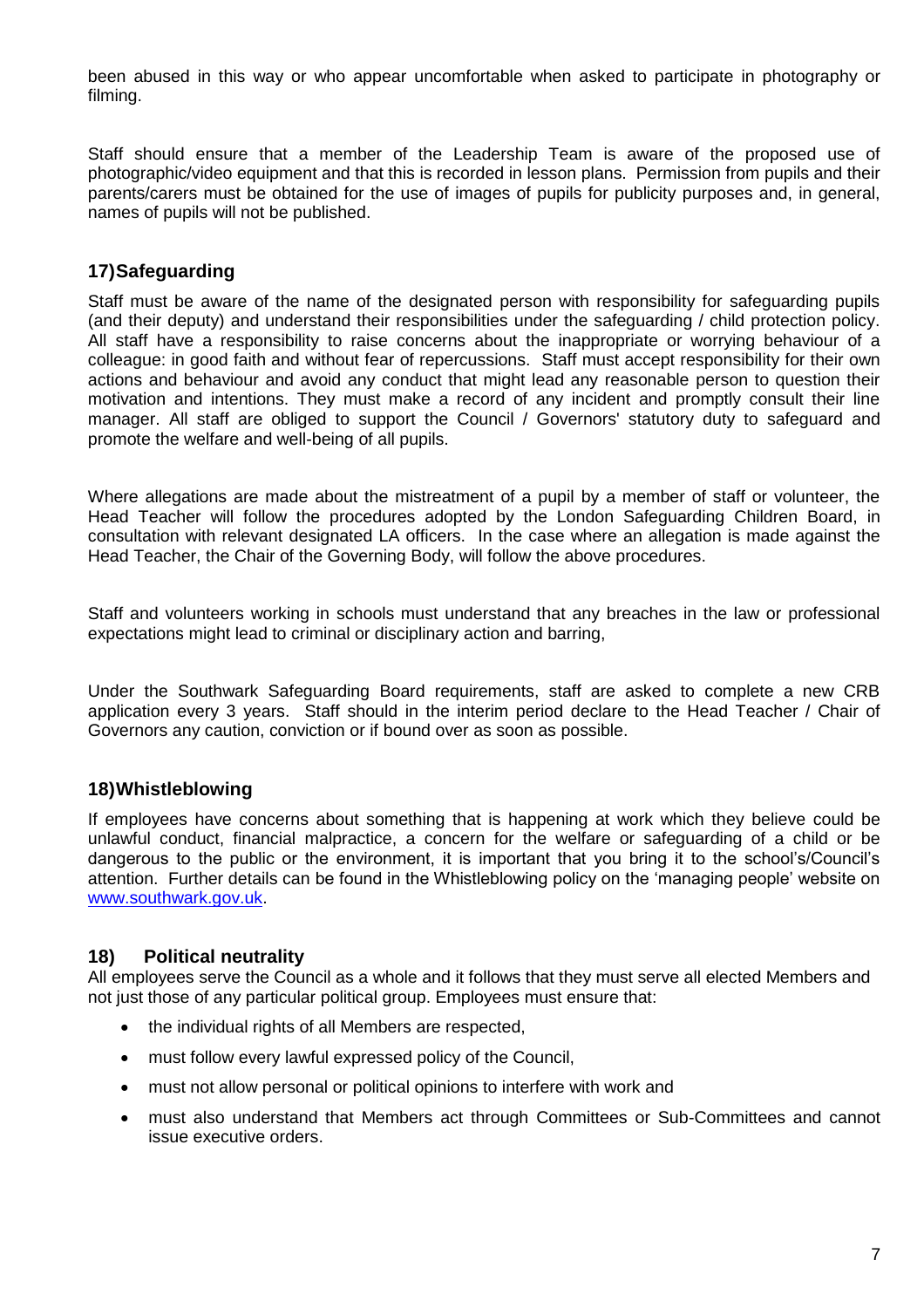### **19) Appointment and other employment matters**

All employees involved in appointments should ensure that these are made on the basis of merit. It would be unlawful for an employee to make an appointment that was based on anything other than the ability of the candidate to undertake the duties of the post. The school's recruitment and selection procedure must be strictly observed. In order to avoid any possible accusation of bias, employees should not be involved in an appointment where they are related to an applicant or have a close personal relationship outside work with him or her.

Staff should make the Head Teacher/Chair of Governors aware of any personal relations with other staff members or Governors that might lead to a conflict of interests or cast doubt on the integrity of the school/service; especially where one or other of the parties holds a management or leadership role

Similarly, employees should not be involved in decisions relating to discipline, capability, promotion or pay adjustments for any employee who is a relative, partner, close friend etc.

## **19)Relationships with elected Members**

Employees are responsible to the Council through its senior managers. For some, their role is to give advice direct to Members and senior managers. Mutual respect between employees and Members is essential to good local government and good working relationships facilitate this process. Close personal familiarity between employees and individual Members, however, can damage the relationship and prove embarrassing to other employees and Members and should therefore be avoided.

#### **20)Relationships with the local community and service users**

Employees should always remember their responsibilities to the community they serve and ensure courteous, efficient and impartial service delivery to all groups and individuals within that community as defined by the policies of the Governing Body and LA. (See below for replying to correspondence and answering telephone calls).

#### **21)Relationships with contractors**

All relationships of a business or private nature with external contractors, or potential contractors, must be made known to the Head Teacher and/or Governing Body and properly recorded. All employees who engage or supervise contractors or who have any other official relationship with contractors and have previously had or currently have a relationship in a private or domestic capacity with contractors, must also declare that relationship. A Declaration of Interest pro-forma is available for such notification.

Orders and contracts must be awarded on merit, by fair competition against other tenderers and no special favour should be shown to businesses or consultancies run by, for example, friends, partners or relatives, in the tendering process. The Council's Contract Standing Orders must be rigidly applied.

#### **22)Outside commitments**

Employees' off-duty hours are their own personal concern. However, employees should not take up any outside activities or employment, whether paid or unpaid, which conflicts with or reacts detrimentally to, or has such potential, to the school's/Council's interests, or which exposes themselves to a significant health risk. Some employees have contracts of employment that require them to obtain written consent from an appropriate manager to take up any outside employment. All employees should be clear about their contractual obligations and should not take up outside employment that conflicts with the school's/Council's interests or exposes themselves to a significant health risk.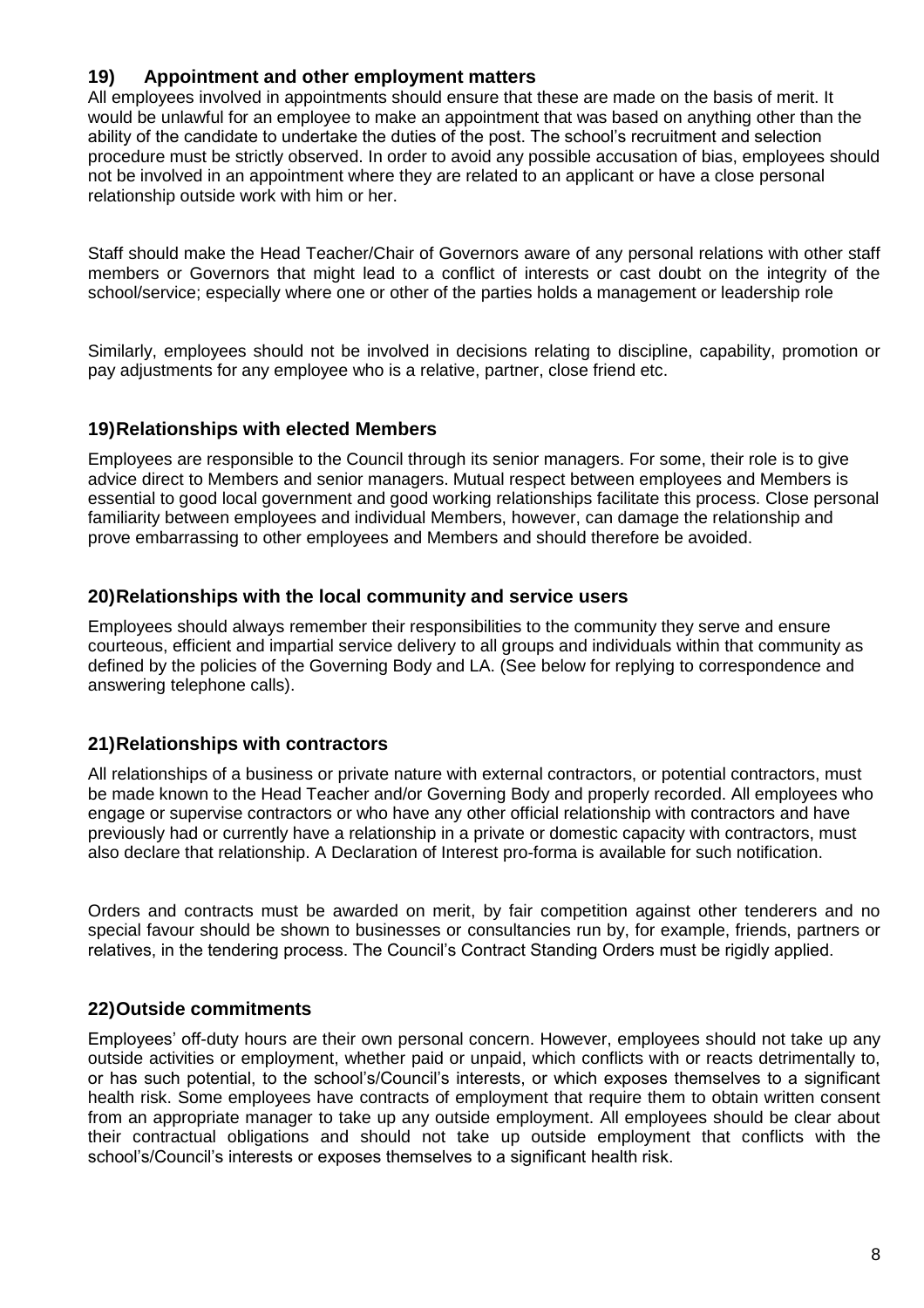Employees should follow the Council's rules on the ownership of intellectual property or copyright created during their employment. All patents, trademarks and other rights in inventions or concepts that are created or developed by employees during and arising from or related to their employment belongs to the Council, subject to any rights acquired by employees under the Patents Act 1977. The Council also owns the copyright in all work produced by employees during their employment.

#### **23)Personal interests**

Employees must declare to an appropriate manager any financial or non-financial interests they consider could bring about a conflict with the school's interests.

Head Teachers, Members of Governing Bodies, Teachers and Senior managers are required to declare membership of any organisation not open to the public without formal membership and commitment of allegiance and which has secrecy about rules or membership or conduct. A Declaration of Interests proforma is available for such notification. All other staff are encouraged to declare such membership to an appropriate manager.

#### **24)Separation of roles during tendering**

Employees involved in the tendering process and dealing with contractors should be clear on the separation of client and contractor roles within the school. Head Teachers or Senior managers who have both a client and contractor responsibility must be aware of the need for accountability and openness. Employees in contractor or client units must exercise fairness and impartiality when dealing with all customers, suppliers, other contractors and sub-contractors.

Employees who are privy to confidential information on tenders or costs for either internal or external contractors, should not disclose that information to any unauthorised party or organisation.

Employees should ensure that no special favour is shown to current or recent former employees or their partners, close relatives or associates in awarding contracts to businesses or consultancies run by them or employing them in a senior or relevant managerial capacity.

#### **25)Gifts and Corruption**

Employees must be aware that it is a serious criminal offence for them corruptly to receive or give any gift, loan, fee, reward or advantage for doing, or not doing, anything or showing favour, or disfavour, to any person, including members of the public, in their official capacity. If an allegation is made, under the Prevention of Corruption Act 1916 an employee is deemed to have received the reward, etc, corruptly it is for the employee to demonstrate that any such rewards have not been corruptly obtained.

However, it is acknowledged that a teacher may, owing to a long-standing tradition, often be given small tokens by pupils, parents and or carers at certain times of the year. The Teacher must inform his/her Head Teacher, if the value of the token is likely to exceed £10.00. However, it is unacceptable to receive gifts on a regular basis.

Personal gifts should not be given by staff to pupils and any reward to a child should be consistent with the school's behaviour policy, recorded and not based upon favouritism.

Employees should not accept significant personal gifts from contractors and external suppliers, although the school/Council does allow employees to keep items of token value such as pens, diaries, etc. In all cases, advice should be sought from the Head Teacher or Governing Body.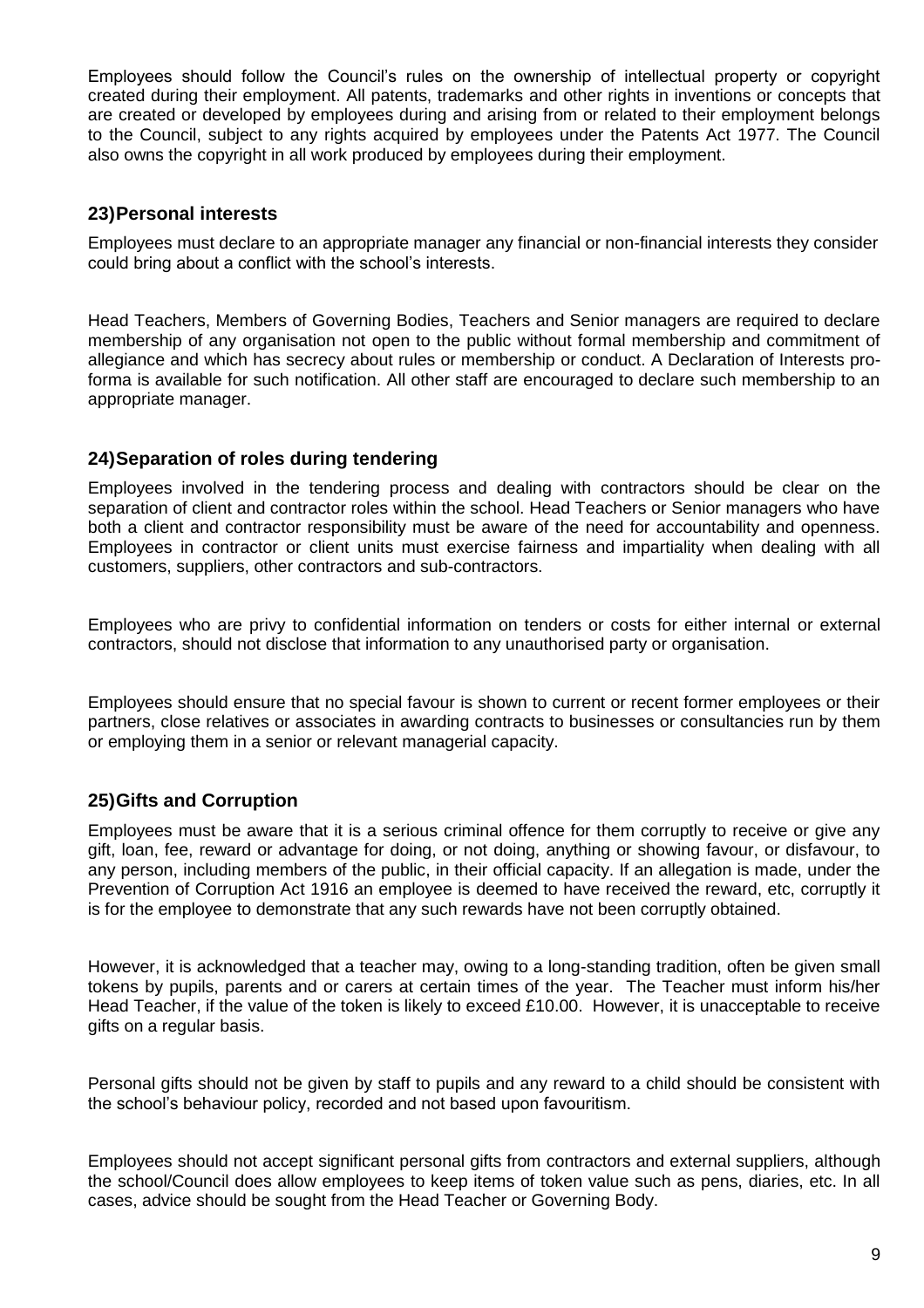## **26)Use of financial resources**

Employees must ensure that they use public funds entrusted to them in a responsible and lawful manner. They should strive to ensure value for money to the local community and to avoid legal challenge to the school/Council. All employees should ensure that they have an appropriate awareness of the school's/Council's financial regulations and that their actions fully comply with those regulations.

## **27)Hospitality**

Employees should only accept offers of hospitality if there is a genuine need to impart information or represent the school/Council in the community. Offers to attend purely social, entertainment or sporting functions should be accepted only when these are part of the life of the community or where the school/Council should be seen to be represented. All such offers of hospitality should be properly authorised and recorded by the relevant manager.

When hospitality has to be declined those making the offer should be courteously but firmly informed of the procedures and standards operating within the school/Council.

When receiving authorised hospitality, employees should be particularly sensitive as to its timing in relation to decisions which the School/Council may be taking affecting or potentially affecting those providing the hospitality.

Acceptance by employees of hospitality through attendance at relevant conferences and courses is acceptable where it is clear the hospitality is corporate rather than personal, where the Head Teacher/Governing Body gives consent in advance and where the Head Teacher/Governing Body is satisfied that any purchasing decisions are not compromised. Where visits to inspect equipment, etc, are required, employees should ensure that the school meets the cost of such visits to avoid jeopardising the integrity of subsequent purchasing decisions.

#### **28)Sponsorship – giving and receiving**

Where an outside organisation wishes to sponsor or is seeking to sponsor a school activity, whether by invitation, tender, negotiation or voluntarily, the basic conventions concerning acceptance of gifts or hospitality apply. Particular care must be taken when dealing with contractors or potential contractors.

Where the school wishes to sponsor an event or service neither an employee nor any partner, spouse or relative must benefit from such sponsorship in a direct way without there being full disclosure to the Head Teacher/Governing Body of any such interest. Similarly, where the school through sponsorship, grant aid, financial or other means, gives support in the community, employees should ensure that impartial advice is given and that there is no conflict of interest involved.

# **29)Equality issues**

The Local Authority has a duty to promote community cohesion and members of that local community, customers and other employees have a right to be treated with fairness . All employees should ensure that they are aware of the School's policies relating to equality issues and managing diversity and that all such policies are complied with fully, both in letter and spirit.

It is a personal responsibility of all employees to take all necessary steps to ensure that they do not discriminate against members of the local community, customers or other employees on the grounds of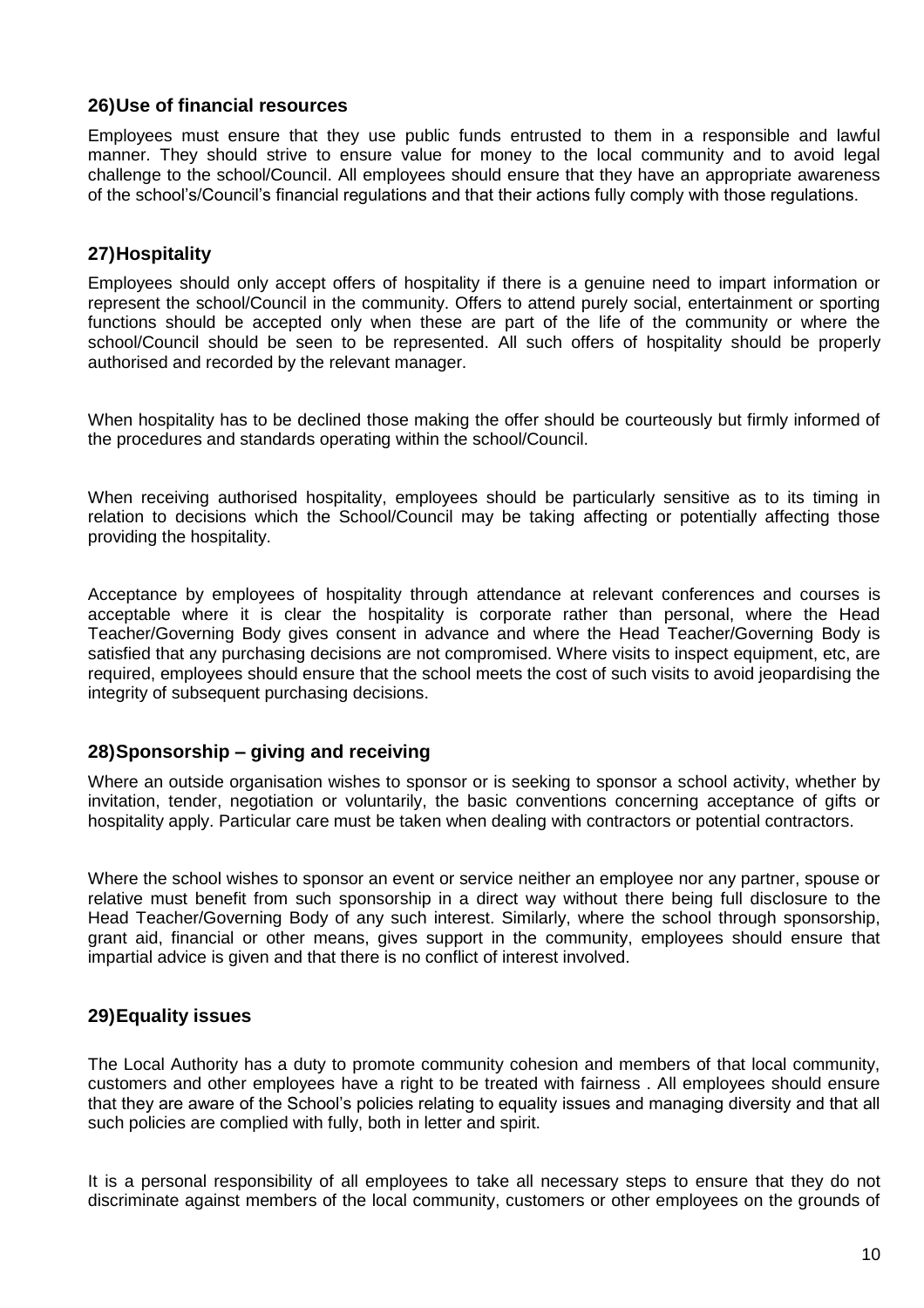race, colour, ethnic and national origins, sex, marital status, domestic circumstances, sexual orientation, disability, age, class, ethical beliefs, basic skills or trade union activity. All employees must also do whatever is reasonable and appropriate to promote equality of opportunity in whatever way and whenever they can.

#### **30)Debts and Rent and/or Council Tax arrears**

Where employees are tenants or former tenants of the Southwark Council, they should not fall into arrears with payments of rent or Council Tax. Where any such arrears have been accrued prior to employment with the Council, and are still outstanding, employees should undertake to clear them within an agreed and reasonable period of time.

#### **31)Use of school/Council property and facilities for personal use**

Employees are not normally permitted to use office equipment, e.g. personal computers, facsimile machines, photocopiers and the like, for personal use. Employees must not allow the school address to be used for personal mail deliveries without prior authorisation from the Head.

#### **32)Answering telephones**

All employees should ensure that telephones are answered quickly, efficiently, helpfully and politely usually within five rings. and should be aware the School may record telephone conversations for ensuring compliance with its policies and procedures and this code of conduct.

All employees should make themselves familiar with the Council's Code of Practice on Answering Telephones and ensure that they comply with it at all times.

#### **33)Answering correspondence**

In general, correspondence should be acknowledged within three working days of receipt and a full reply sent within two weeks.

All Member enquiries should be answered within ten working days, but in exceptional circumstances (which should be relayed to the Member); a further three weeks may be allowed.

#### **34)Use of Telephones, E-mail & Internet**

Employees are not permitted to make personal use of telephones e-mail and internet facilities during work time. They may only use them at the Head Teacher's discretion, or when there is an urgent need to contact someone in an emergency. The time spent should be kept to a minimum. Employees should also inform their family and friends only to contact them at work when it is necessary.

Staff may not use their personal mobile phones during work time and should not take personal phones or other personal electronic equipment into the classroom.

Employees must not view their computer or anything stored on it as personal. They must not download, store, display, view, retrieve or send electronic material that uses un-authorised encryption, contains programme files, is obscene, indecent, sexist, racist, defamatory, abusive, in breach of copyright, confidential, may constitute harassment, violate an individual's dignity, or create an intimidating, hostile, degrading, humiliating or otherwise inappropriate environment. Head Teachers may access to an employee mailbox or gain access to Internet usage reports for the following reasons at any time with no notice to: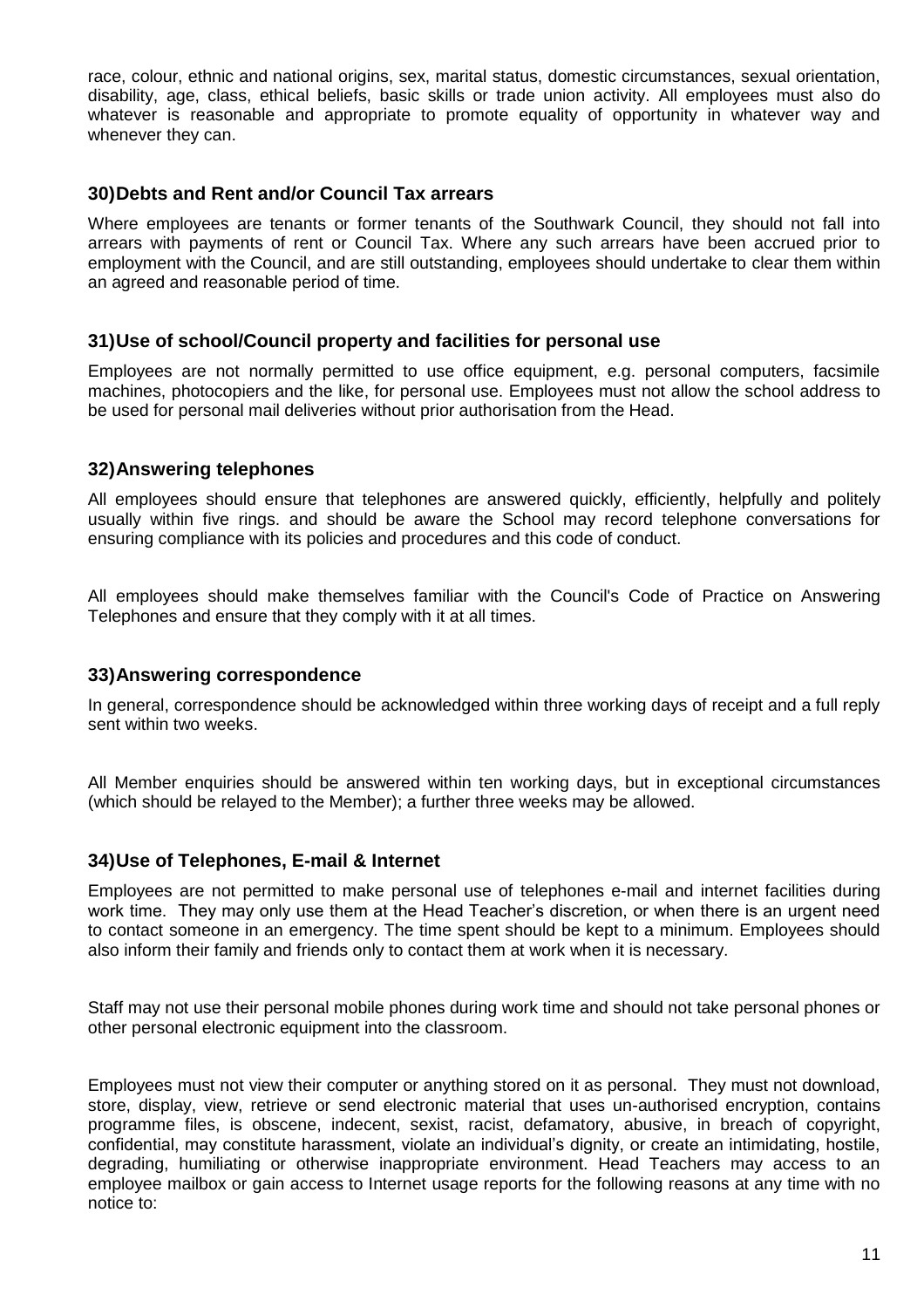- ensure compliance with this policy,
- monitor standards of service or
- to prevent, investigate or detect unauthorised use of the IT system or criminal activities.

If pupils are found to have accessed such images, this should be reported to the Head Teacher.

It is also strictly forbidden to download any software from or to load software onto the school's IT system except with the prior written authorisation of the Head Teacher.

Employees should use the Internet and electronic mail in exactly the same way as they would correspond to anyone on school headed notepaper and must remember that all electronic mail falls within the framework of the Data Protection legislation. Employees must not correspond on any aspect of School business, unless it falls within the employee's job description and should not be treated as a confidential means of communication.

## **35)Use of Social Media**

#### **Introduction**

Social media is the term commonly given to websites and online tools allowing users to interact with each other; by sharing information, opinions, knowledge and interests. Social media can include any website where comments and or information can be shared and are considered to be in the public domain for example photo sharing, blogs as well as the more well known social networking sits such as twitter and facebook.

This guidance aims to help school staff make responsible decisions to ensure they are using them in line with the School's Code of Conduct. They must be used carefully to avoid potential pitfalls. Where actions in using social media are judged to contravene the [school's Code of Conduct e](http://thesource/SectionLandingPage.asp?id=2040)mployees may face disciplinary action and potentially summary dismissal (dismissal without notice), this may include activities outside employment.

#### **Protocol**

The basic premise is to exercise common sense. What you write on social networking sites is essentially in the public domain, even if you have privacy settings or material is posted on a closed profile or group.

- 1. You should only use social media in your capacity as an employee of the school where this is an appropriate communication tool which must be specifically endorsed by your Headteacher.
- 2. If you are not using social media to support you directly in your employed position, you should always access this in your personal time.
- 3. In any circumstance:
	- Be accurate, fair, thorough and transparent
	- Be mindful that what you publish may be public for a long time
	- Respect copyright and data protection laws as well as maintaining confidential information.
	- Do not publish or report information or conversations that are accessed through your employment at the school without explicit permission. "Conversations" may be oral or e-mail exchanges
	- Do not use swear words or use derogatory language.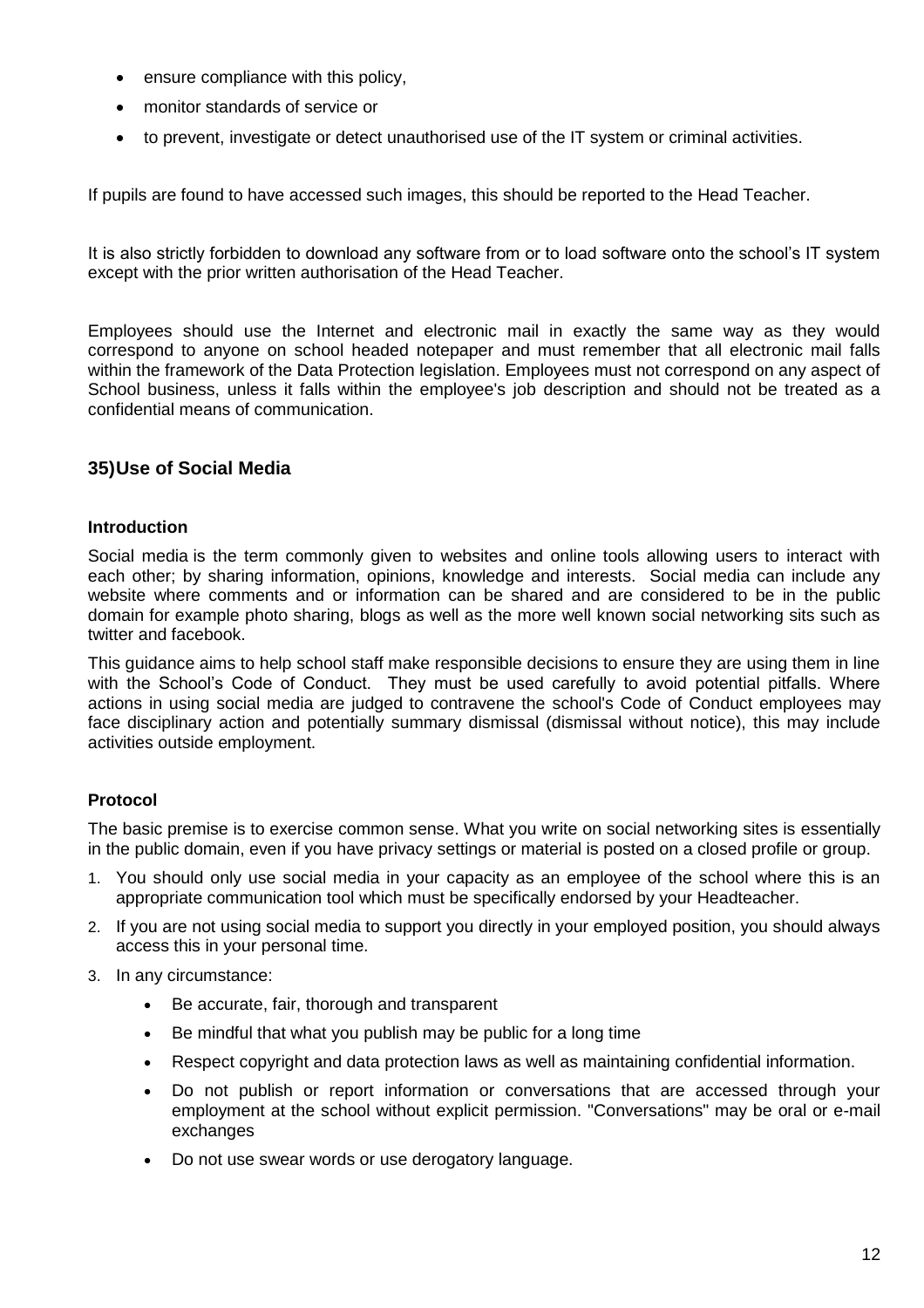- It is unacceptable to use social media in a manner that would generally be accepted as a hostile attempt to hurt, upset or embarrass another person, or groups of people, associated with the school.
- Never refer to stakeholders, suppliers or staff in a way that they can identify individuals
- Never represent or reproduce the Southwark logo or the school logo without authorisation

4. In addition, in your personal use of social media:

- Ensure that your online activities or expressed opinions do not interfere with or conflict with your job or your colleagues (for example many roles within schools are viewed as role models, views expressed should not conflict with this).
- If you are identifiable as a school employee on social networks, ensure your profile and related content is consistent with how you should present yourself with colleagues and users of school services
- Do not download or copy school materials without permission
- If you publish content to a website not owned by the school, and it has something to do with work that you do as an employee of the school (e.g. evident from your profile), use a disclaimer such as: "The views expressed here are my own and do not necessarily represent the views of my employer."
- Maintain boundaries between your personal and professional lives, including customising your privacy settings and avoiding inappropriate personal information becoming visible to members of the group ( please note that information can be passed on by individuals that have been allowed access to and any inappropriate views or content will be viewed as contravening the code of conduct)

#### **36)Health and safety issues**

All employees should ensure that they are fully aware of their own duties and responsibilities under the health and safety at work legislation. A copy of the school's/Council's Health and Safety Policy is available for each employee.

*Note1: Each Head Teacher or Governing Body will set up and maintain a register of hospitality.*

*Note 2: Each Head Teacher or Governing Body will identify and publish a list of "appropriate managers", referred to throughout the Code of Conduct.*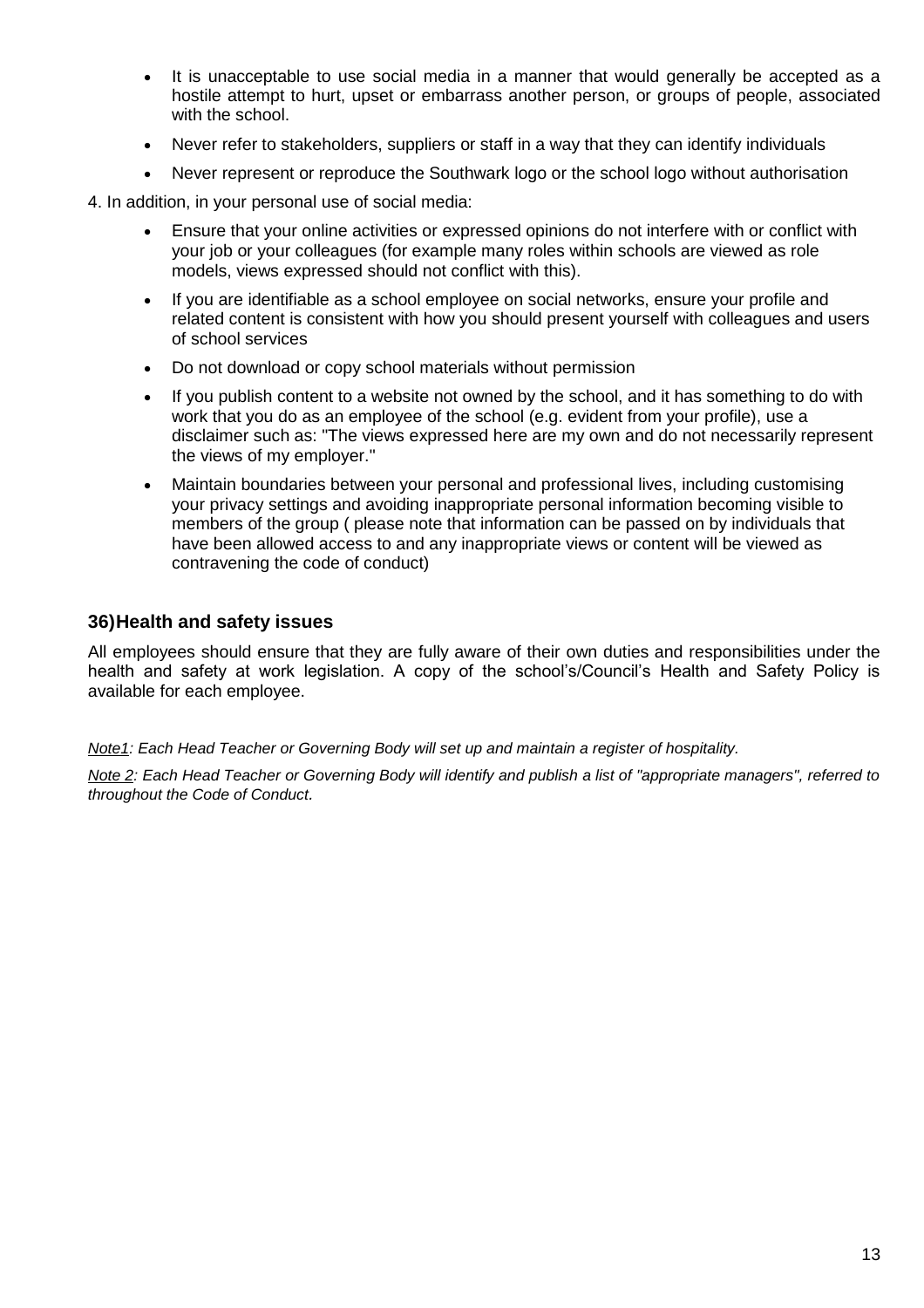|     | <b>Conduct</b>                                                 | <b>Expectations</b>                                                                                                                                                   |
|-----|----------------------------------------------------------------|-----------------------------------------------------------------------------------------------------------------------------------------------------------------------|
| 1)  | <b>Behaviour and Standards</b>                                 | High standards of conduct both within and outside work.                                                                                                               |
| 2)  | <b>Appropriate Dress</b>                                       | Neat, clean and modest at all times.                                                                                                                                  |
| 3)  | <b>Confidentiality</b>                                         | Only share if part of safeguarding procedures or under<br>some other law.                                                                                             |
| 4)  | <b>Social contact</b>                                          | Not with pupils and parents/carers, existing relationships or<br>unplanned contact should be reported to the Headteacher.                                             |
| 5)  | <b>Physical contact</b>                                        | Limited and proportionate, in line with safeguarding and<br>behaviour management policies.                                                                            |
| 6)  | <b>Infatuations</b>                                            | Respond to individual sensitively and immediately report to<br>Head Teacher.                                                                                          |
| 7)  | <b>Pupils in distress</b>                                      | Staff to remain self-aware at all times and ensure contact<br>with the pupil is not open to misunderstanding                                                          |
| 8)  | Care, control and physical<br>intervention                     | Only as appropriate and within school policy; must be<br>reported                                                                                                     |
| 9)  | <b>One to One situations</b>                                   | Not in isolated places, colleague to be informed and to be<br>vigilant.                                                                                               |
| 10) | <b>Home visits</b>                                             | Only after risk assessment, with permission of Head<br>Teacher and never one-to-one.                                                                                  |
| 11) | <b>Education visits and After-</b><br><b>School Activities</b> | Within clear professional boundaries.                                                                                                                                 |
| 12) | <b>Transport or accompany</b><br>pupils off-site               | Only in an emergency and have business use motor<br>insurance in place.                                                                                               |
| 13) | <b>First Aid</b>                                               | Only by suitably trained and accredited staff except in an<br>emergency. Intimate care to respect dignity and privacy<br>and not to be conducted by Lone individuals. |
| 14) | <b>Curriculum</b>                                              | To abide by the School's policy on sex and relationships<br>education and the wishes of parents                                                                       |
| 15) | Photography, videos and<br>other creative arts                 | Get permission first and ensure images or films are stored<br>appropriately.                                                                                          |
| 16) | <b>Safeguarding</b>                                            | Record any concerns and promptly consult the designated<br>safeguarding officer. To undergo new CRB check every<br>three years.                                       |
| 17) | Whistleblowing                                                 | Report unprofessional conduct of other adults following the<br>whistleblowing policy.                                                                                 |
| 18) | <b>Political neutrality</b>                                    | Must not allow personal or political opinions to influence                                                                                                            |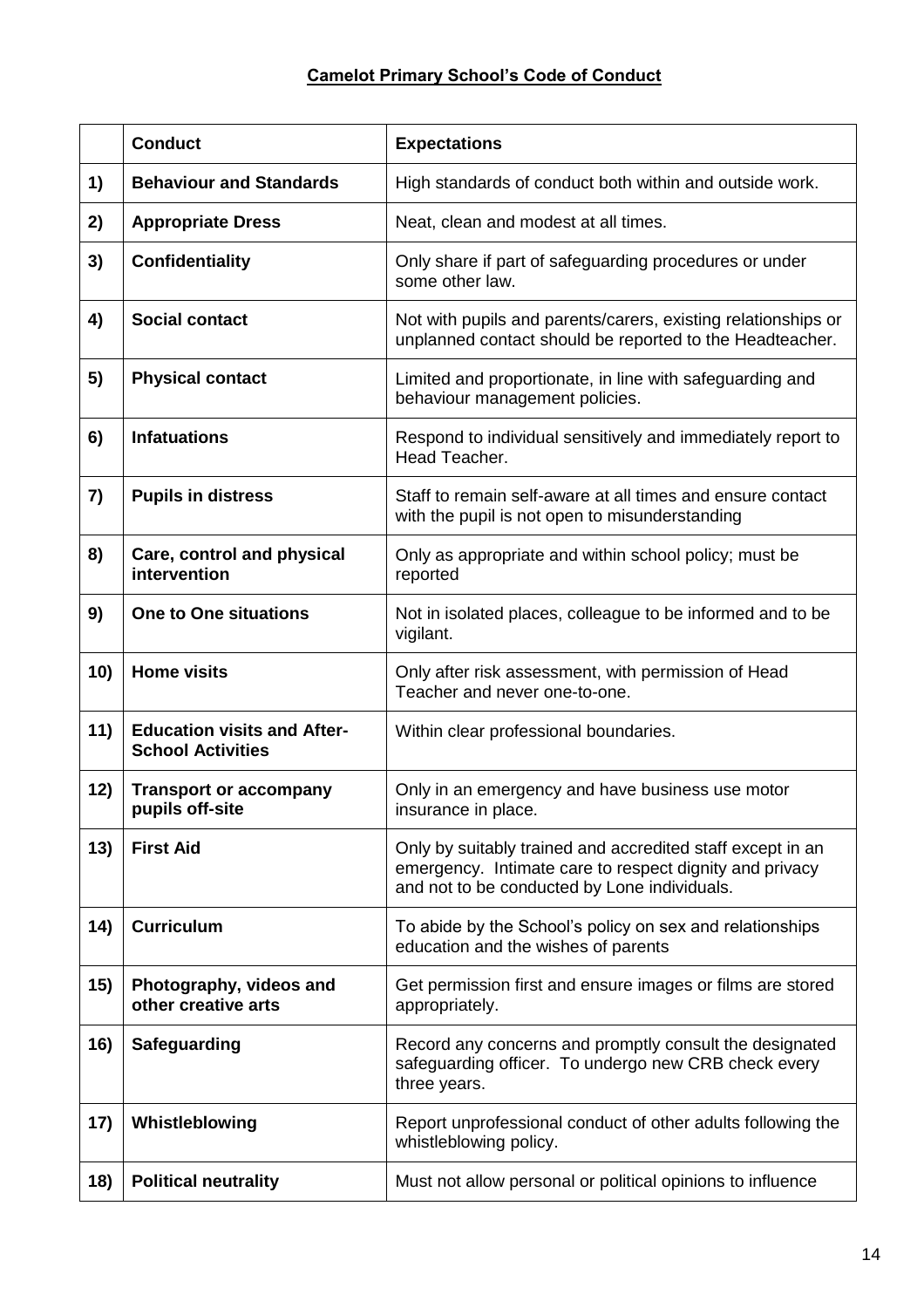|     |                                                                         | work.                                                                                                                                                                                                                                                                                                                         |
|-----|-------------------------------------------------------------------------|-------------------------------------------------------------------------------------------------------------------------------------------------------------------------------------------------------------------------------------------------------------------------------------------------------------------------------|
| 19) | <b>Appointment and other</b><br>employment matters.                     | Employees involved in making recruitment decisions should<br>do so on the basis of merit. Any relationships should be<br>disclosed.                                                                                                                                                                                           |
| 20) | <b>Relationships with elected</b><br>members                            | Employees should avoid personal familiarity with elected<br>members.                                                                                                                                                                                                                                                          |
| 21) | <b>Relationships with the local</b><br>community and service users.     | Remain courteous, efficient and impartial in service<br>delivery.                                                                                                                                                                                                                                                             |
| 22) | <b>Relationships with</b><br>contractors.                               | Relationships must be declared.                                                                                                                                                                                                                                                                                               |
| 23) | <b>Outside commitments</b>                                              | Employees should not take up any outside activities, paid<br>or unpaid, that conflicts, reacts detrimentally to or has the<br>potential to conflict with the school's/Council's interests.<br>Employees should not take up an external activity that<br>exposes them to a significant health risk without written<br>consent. |
| 24) | <b>Personal interests</b>                                               | Employees must declare any conflicts of interests and<br>memberships of any organisation not open to the public.                                                                                                                                                                                                              |
| 25) | Separation of roles during<br>tendering.                                | Employees involved in the tendering process should be<br>clear on the separation of client and contractor roles within<br>the school.                                                                                                                                                                                         |
| 26) | Gifts and corruption.                                                   | Small gifts up to the value of £10 may be accepted. Any<br>above this value must be reported to the Head Teacher.                                                                                                                                                                                                             |
| 27) | Use of financial resources                                              | Ensure value for money in line with the Council's/school's<br>financial regulations.                                                                                                                                                                                                                                          |
| 28) | <b>Hospitality</b>                                                      | Only when part of the life of the community or where the<br>school/Council should be seen to be represented.                                                                                                                                                                                                                  |
| 29) | Sponsorship – giving and<br>receiving.                                  | Must be reported and not directly benefit any individual.                                                                                                                                                                                                                                                                     |
| 30) | <b>Equality issues.</b>                                                 | The local authority and it's employees have a duty to<br>promote community cohesion and equality of opportunity<br>whenever they can.                                                                                                                                                                                         |
| 31) | Debts and Rent and/or<br><b>Council Tax arrears.</b>                    | Not be in debt to the Council.                                                                                                                                                                                                                                                                                                |
| 32) | Use of school / Council<br>property and facilities for<br>personal use. | Not without prior authorisation from the Head.                                                                                                                                                                                                                                                                                |
| 33) | <b>Answering telephones</b>                                             | Usually within 5 rings, calls may be recorded.                                                                                                                                                                                                                                                                                |
| 34) | Answering correspondence                                                | Acknowledgement within 3 working days of receipt and<br>reply within 2 weeks.                                                                                                                                                                                                                                                 |